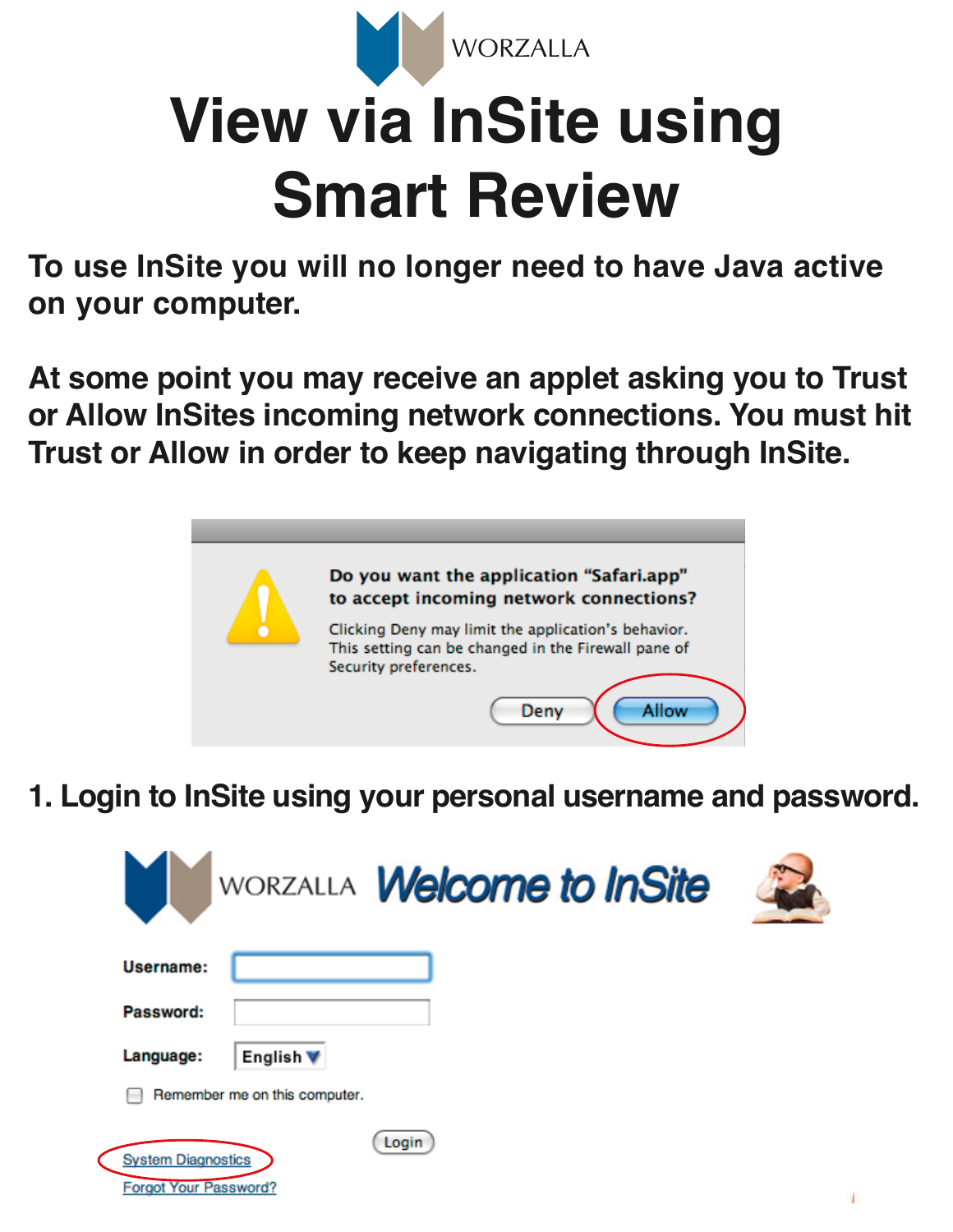**Click on the More Tools drop down and select Smart Review**

**It may take a few seconds for Smart review to launch**

**While in Smart Review you will have many tools for you to use to check your page, feel free to try them out. You are viewing the actual file that will print but you can not alter that file in any way. This is a view, approve or reject only program.**